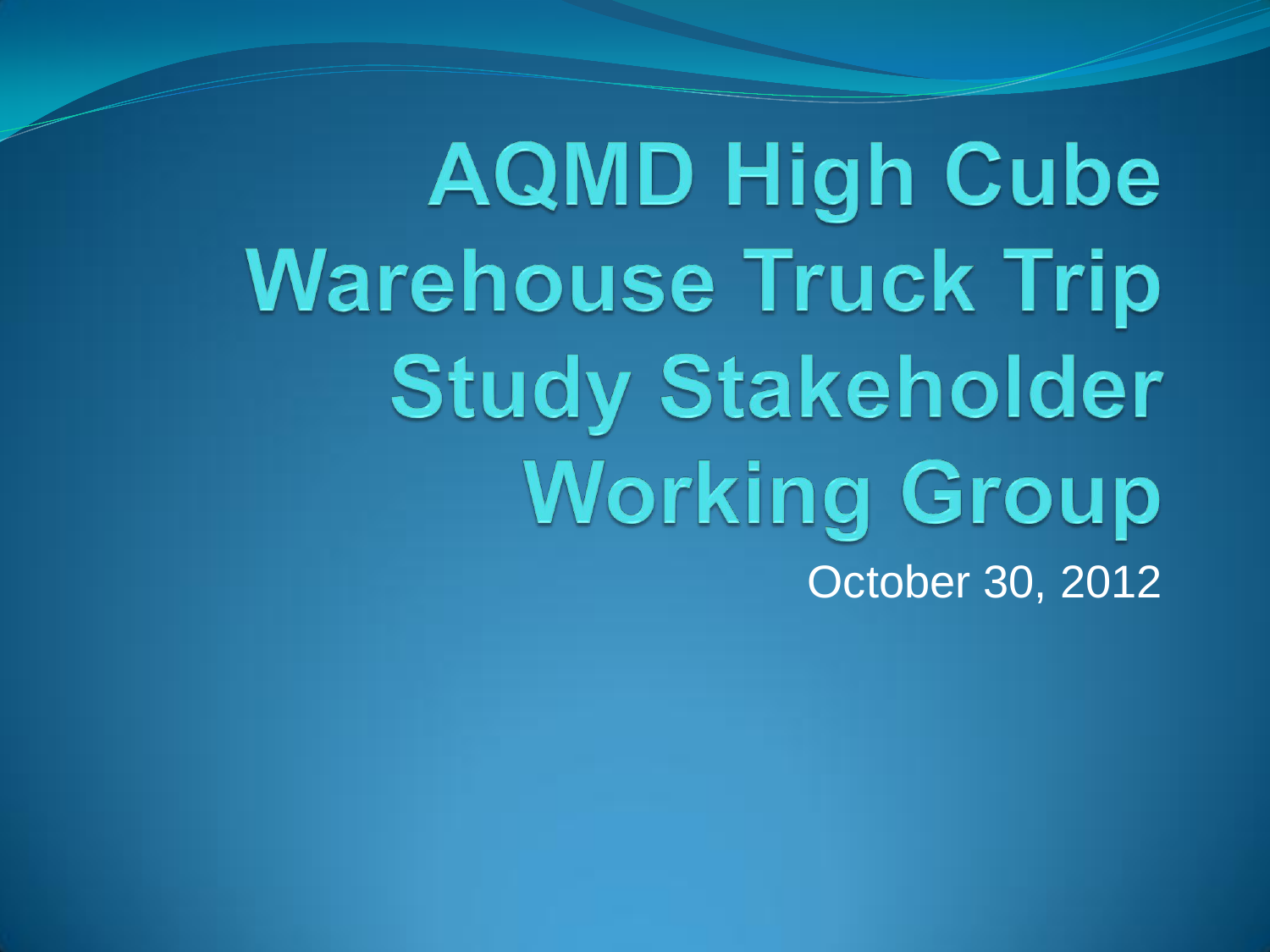### Recent Study Activities

- Consultant compiled list of facilities for Final Business Survey
	- Population analysis underway
- Completed Pilot Study of Draft Business Survey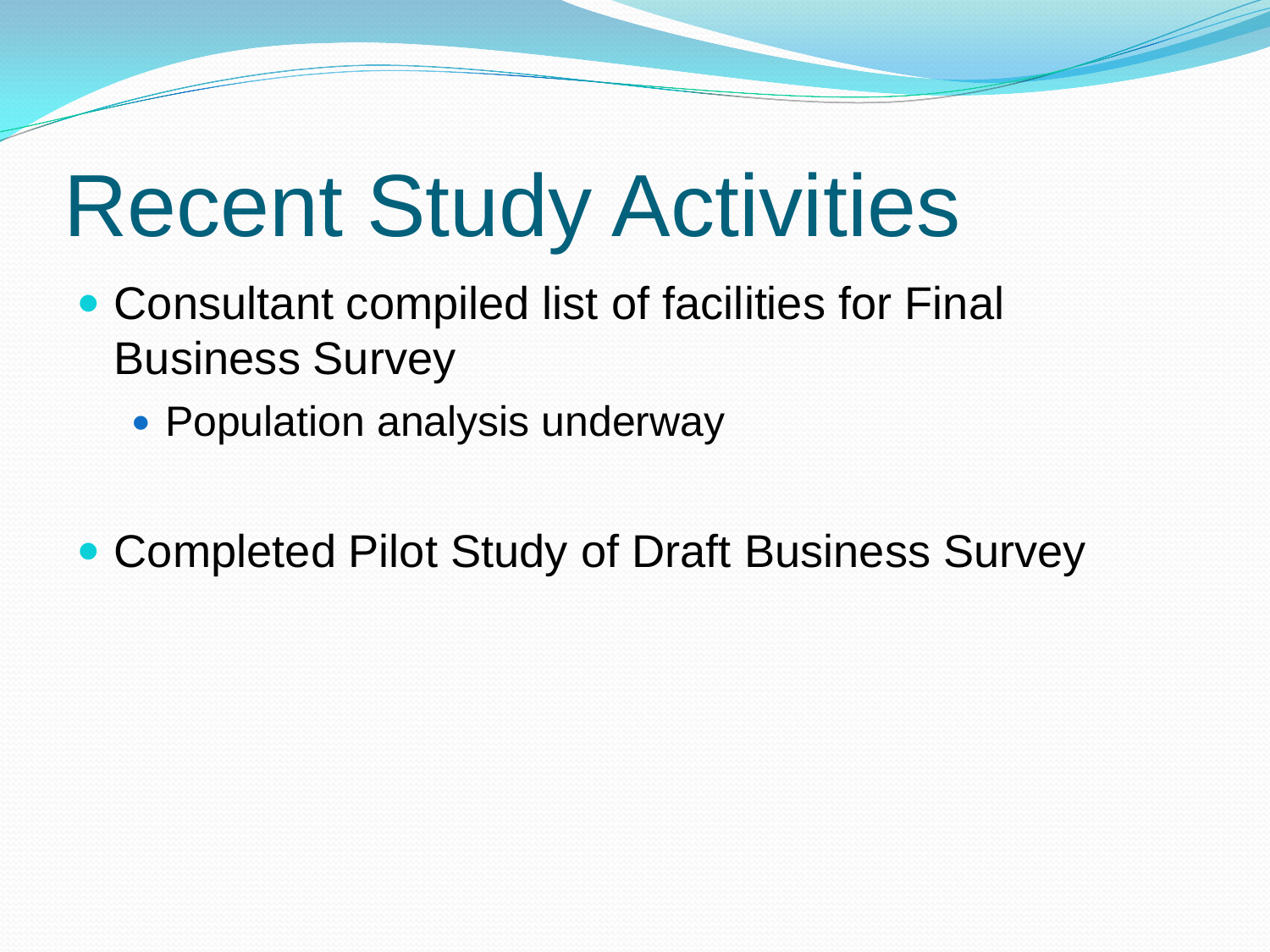## Population Data

- List of businesses to be surveyed complete
- Not all businesses have reported square footage yet
- Survey List weighted to Inland Empire and larger buildings

| <b>Original SCAG Data</b> |         |         |          |       |      |  |  |  |
|---------------------------|---------|---------|----------|-------|------|--|--|--|
| County                    | 100-250 | 250-500 | 500-1000 | >1000 |      |  |  |  |
| LA                        | 881     | 250     | 42       | 12    | 51%  |  |  |  |
| <b>OR</b>                 | 123     | 24      | 1        | 1     | 6%   |  |  |  |
| <b>RV</b>                 | 193     | 118     | 70       | 18    | 17%  |  |  |  |
| SB                        | 292     | 203     | 62       | 15    | 25%  |  |  |  |
| Total                     | 1489    | 595     | 175      | 46    | 2305 |  |  |  |
|                           | 65%     | 26%     | 8%       | 2%    |      |  |  |  |

| <b>Survey List (with available sf)</b> |         |         |          |       |                     |  |  |  |
|----------------------------------------|---------|---------|----------|-------|---------------------|--|--|--|
| County                                 | 100-250 | 250-500 | 500-1000 | >1000 |                     |  |  |  |
| LA                                     | 40      | 21      |          | 5     | 28%                 |  |  |  |
| <b>OR</b>                              | 3       | 5       |          | 1     | 4%                  |  |  |  |
| <b>RV</b>                              | 9       | 13      | 18       | 9     | 19%                 |  |  |  |
| SB                                     | 37      | 40      | 40       | 14    | 50%                 |  |  |  |
| Total                                  | 89      | 79      | 66       | 29    | 263                 |  |  |  |
|                                        | 34%     | 30%     | 25%      | 11%   | out of 465<br>total |  |  |  |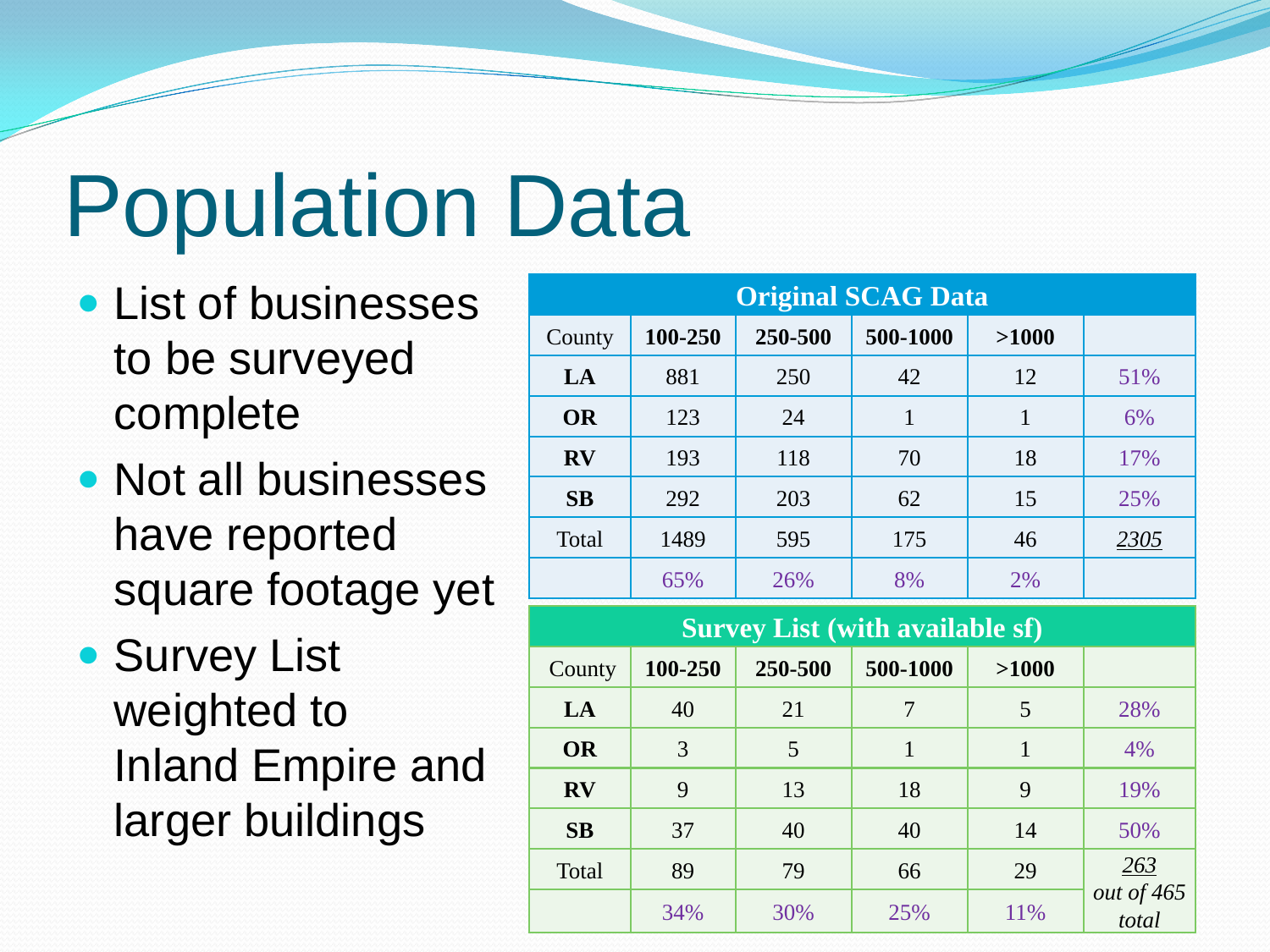# Pilot Study Results

- 60% response rate (to date)
	- Some businesses too busy to respond
- Most questions answered by respondents
- Respondents completed surveys usually in <15 min.
- Most responses consistent with observations from AQMD staff visits
- Final Survey will remove two questions
	- Length of time to complete survey
	- Feedback on survey questions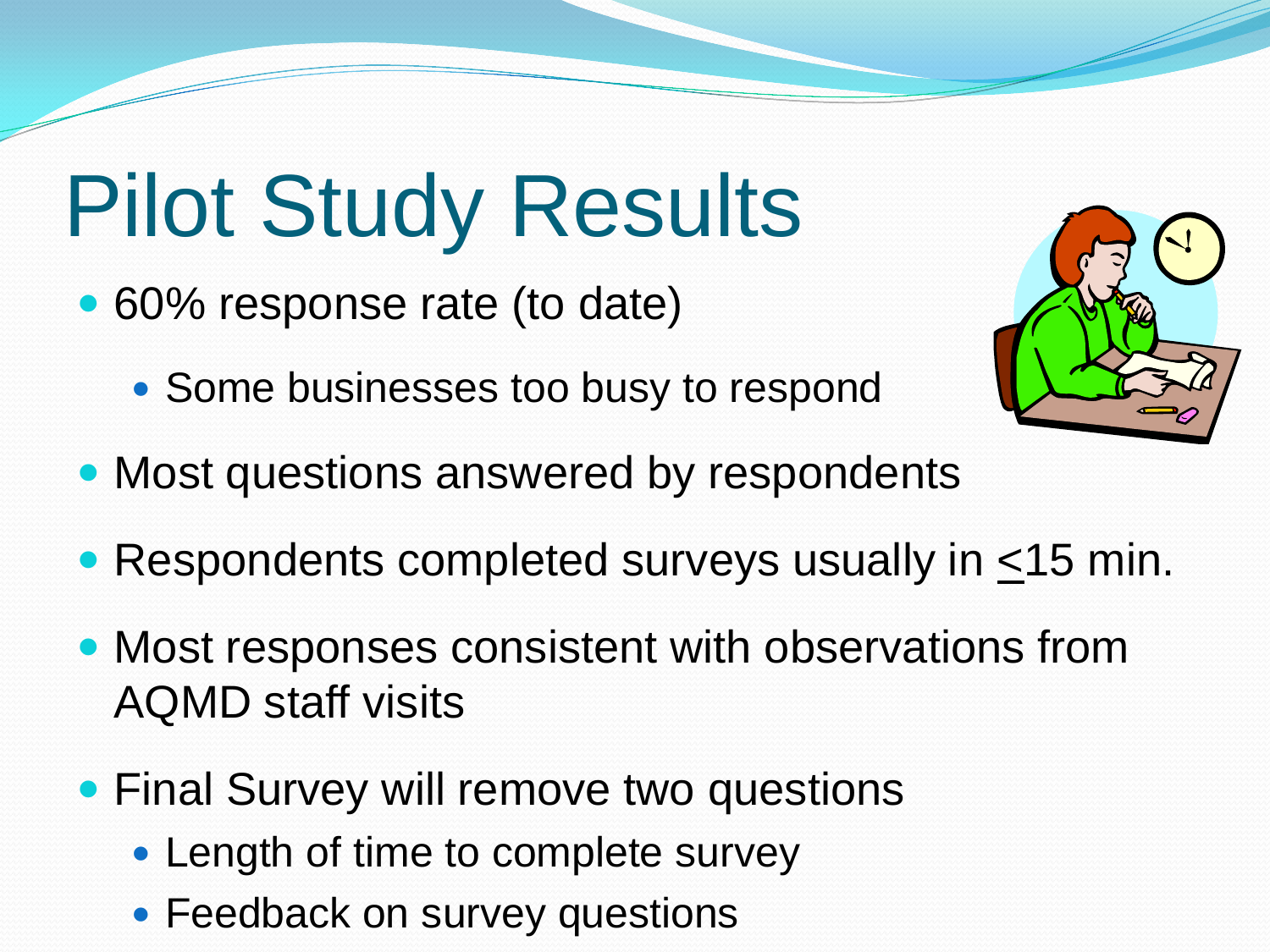# Pilot Study Identification of Non High Cube Warehouses

• Non High Cube Warehouses included in pilot study

- Cal Cartage (cross-dock)
- TTSI (<200,000 sf)
- Responses sufficient to identify these facilities
	- Facilities will be removed when aggregating data for determining High Cube trip rate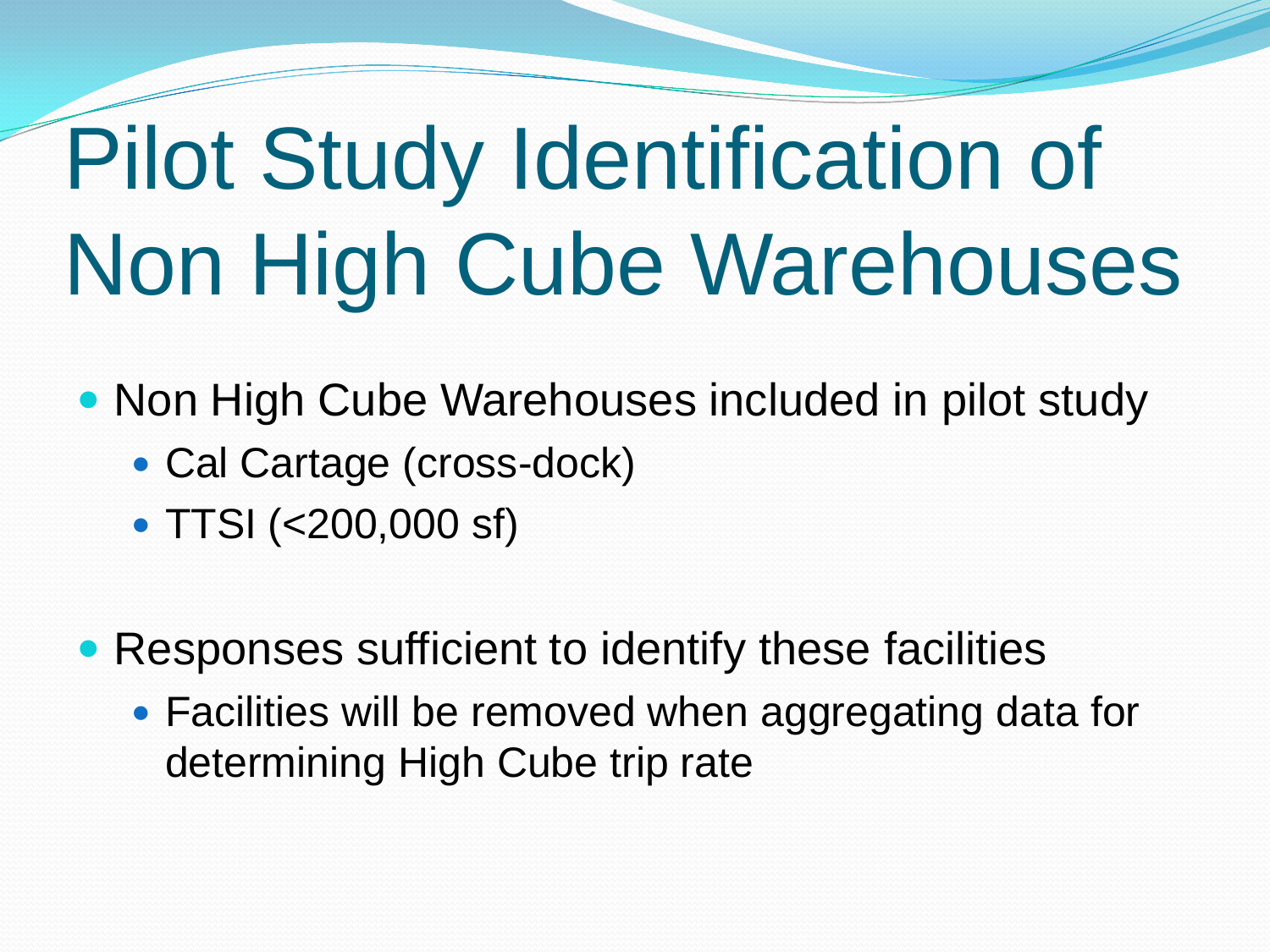#### Next Steps – Business Survey

- Final Survey will be sent to survey list by consultant
- After one week, consultant will begin follow-up
- Goal is for most responses within one month
- Due to current peak season for some facilities, some surveys are expected late